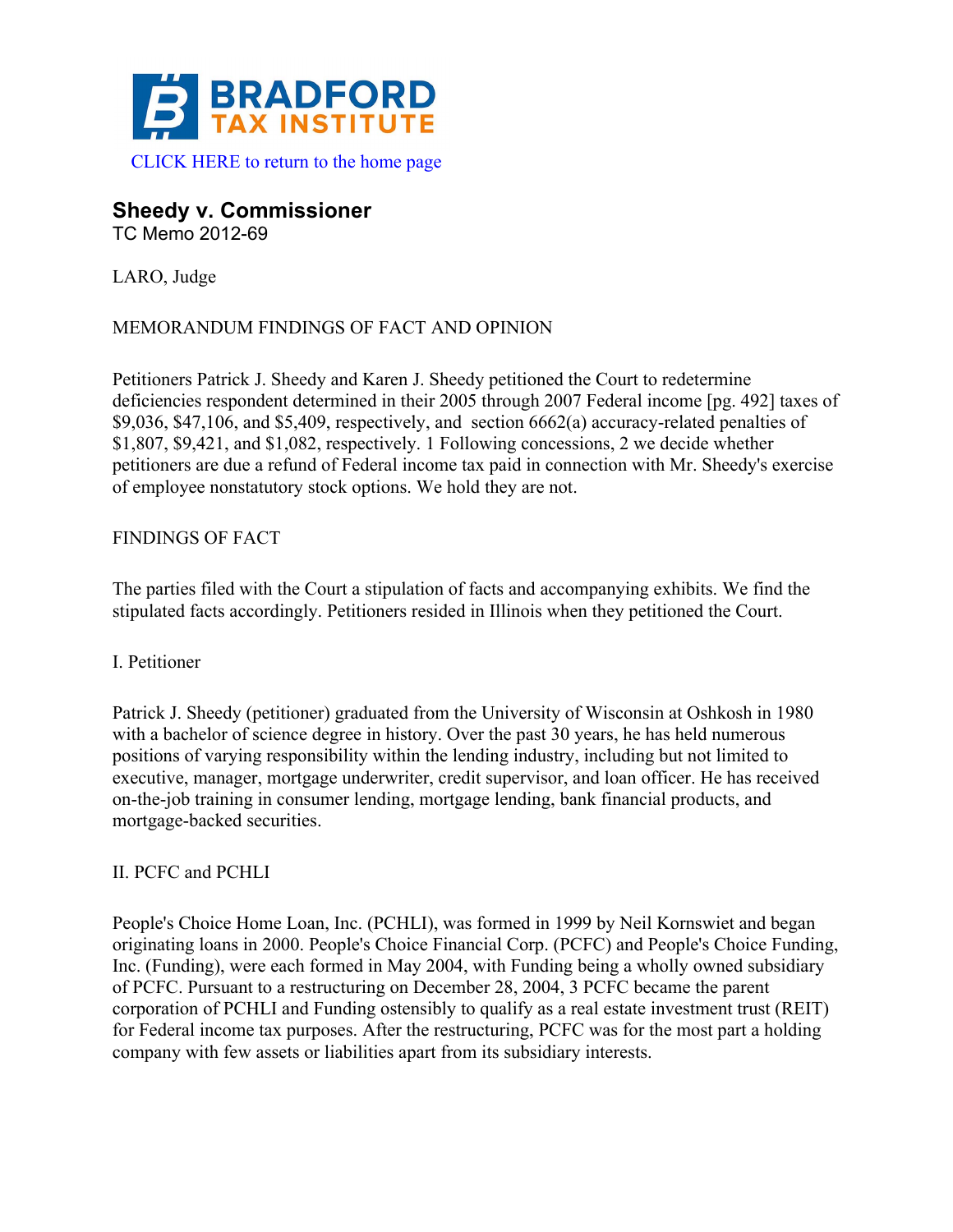PCFC operated as a REIT from May 2004 until at least March 2007, when it filed a petition for chapter 11 bankruptcy in the U.S. Bankruptcy Court for the Central District for California (bankruptcy court). Throughout that time, PCFC originated, sold, securitized, and serviced residential nonprime loans through its wholly owned REIT subsidiaries, PCHLI and Funding. The majority of those operations, however, were conducted through PCHLI.

### III. Petitioner's Employment With PCHLI

PCHLI employed petitioner from October 2001 through June 2006; first as its chief credit officer, then as its chief operating officer, and lastly as a regional sales manager. For his services, he earned a base salary of between approximately \$150,000 and \$413,000 per year; the former for work as an executive and the latter for that of a manager. Additionally, PCHLI granted petitioner an option on PCFC stock together with other compensation such as a one-time "loyalty" payment.

### IV. Grant of Options to Petitioner

In connection with the restructuring, on December 28, 2004, PCFC granted to petitioner the option to purchase 271,067.30 shares of PCFC common stock at \$0.0221347 per share. 4 The options, which the parties stipulated are nonstatutory stock options, expired three months following petitioner's termination with PCHLI. The stock option grant was made [pg. 493] under the PCFC 2004 Stock Incentive Plan (incentive agreement).

The incentive agreement defined the fair market value of a share of PCFC common stock to mean, on any given date, the fair market value of a share of PCFC common stock as determined by the compensation committee of the board of directors (committee). The incentive agreement specified that the committee's determination of fair market value was final, binding, and conclusive on PCFC, its affiliates, and each participant. As relevant here, the incentive agreement required only that the committee determine the fair market value of PCFC stock without regard to any nonlapse restrictions.

### V. Petitioner's Exercise of the Options

After departing from PCHLI in June 2006, petitioner exercised most of his options on September 22, 2006 (exercise date), purchasing 250,000 shares of PCFC stock. In connection with his exercise of the options, petitioner represented to PCFC that he was an "accredited investor" as that term is defined in rule 501 of regulation D under the Securities Act of 1933 (1933 Act), that he was aware of PCFC's business affairs and financial condition, and that he had acquired sufficient information about PCFC to reach an "informed and knowledgeable decision" to acquire the PCFC stock. Petitioner also acknowledged that he understood that the PCFC stock constituted "restricted securities" under the 1933 Act. Finally, petitioner expressed familiarity with the provisions of Securities and Exchange Commission (SEC) rule 144 under the 1933 Act; specifically, that he understood that public resale of the PCFC stock was generally not allowed until after a holding period of at least one year.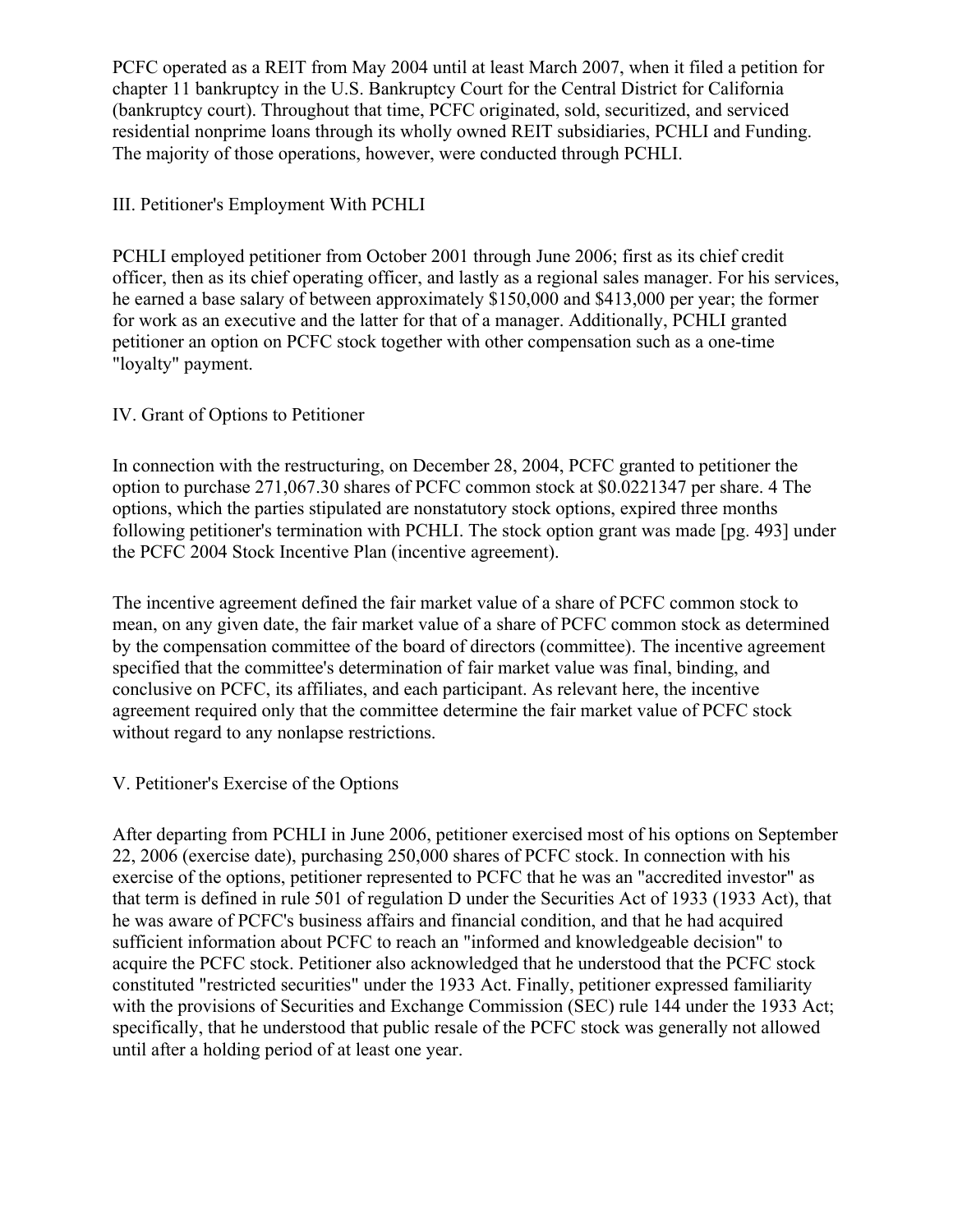In addition to executing these representations, petitioner paid to PCFC a total of \$225,277.38, consisting of the \$5,533.75 options purchase price (250,000 shares times \$0.0221347 exercise price) 5 and withholding tax of \$219,743.63. PCFC determined that the value of its stock on the exercise date was \$3 per share and that the stock award was worth \$744,466 (250,000 shares times \$3 per share minus the \$5,534 purchase price).

### VI. P CFC's IPO Consideration

On or before May 18, 2005, PCFC contemplated an initial public offering (IPO) of its stock. In anticipation thereof, PCFC filed with the SEC a Form S-11 registration statement in June 2006, 6 the same month petitioner terminated his employment with PCHLI. The record does not include a copy of the Form S-11, but a corporate resolution adopted on May 18, 2005, authorized PCFC's designated officers to file that registration statement with the SEC for an IPO of PCFC stock with a primary offering price of up to \$400 million, inclusive of an underwriters' over-allotment option of 15%. PCFC ultimately did not go public.

# VII. Trading of PCFC Stock

# A. FBR

FBR Capital Markets, Inc. (FBR), formerly Friedman, Billings, Ramsey & Co., Inc., is an investment adviser offering investment banking, sales, and trading services. FBR's relationship with PCFC goes at least as far back as its role in serving as the lead underwriter in connection with the 2004 restructuring. As of 2007 FBR was a registered broker-dealer that was a member of the National Association of Securities Dealers (NASD) and NASDAQ. Also during 2007, FBR was a NASDAQ market maker for nearly 900 stocks and its research department covered approximately 625 companies. From January 2001 through at least May 2007, FBR was the leading bookrunner (i.e., the market leader) for private resale of securities to institutions under SEC rule 144A under the 1933 Act. As a market maker in 2007, FBR operated a bid-ask spread in which it matched buyers and sellers in the purchase and sale of stock in over-the-counter markets. FBR recorded each transaction in a proprietary software platform, and the parties have stipulated 39 transactions of PCFC stock traded through FBR. [pg. 494]

### B. PCFC Trading Activity

PCFC shares were not publicly traded but bought and sold mostly, if not entirely, through FBR. FBR maintained a trading desk with the ability to facilitate secondary trading among and between accredited investors and qualified institutional buyers. FBR did not set these prices but reported prices resulting from a bid-ask process in which it acted as the market maker.

Between January 11, 2005, and February 22, 2007, FBR traded PCFC stock on each of 39 days. The price per share ranged between \$1.50 and \$10.25, and the volume of shares traded ranged between 470 and 3,351,600 shares. PCFC stock was last traded at \$1.50 per share on February 22, 2007, and has not traded since then. As relevant here, FBR placed the following PCFC shares into the market during 2006 and 2007: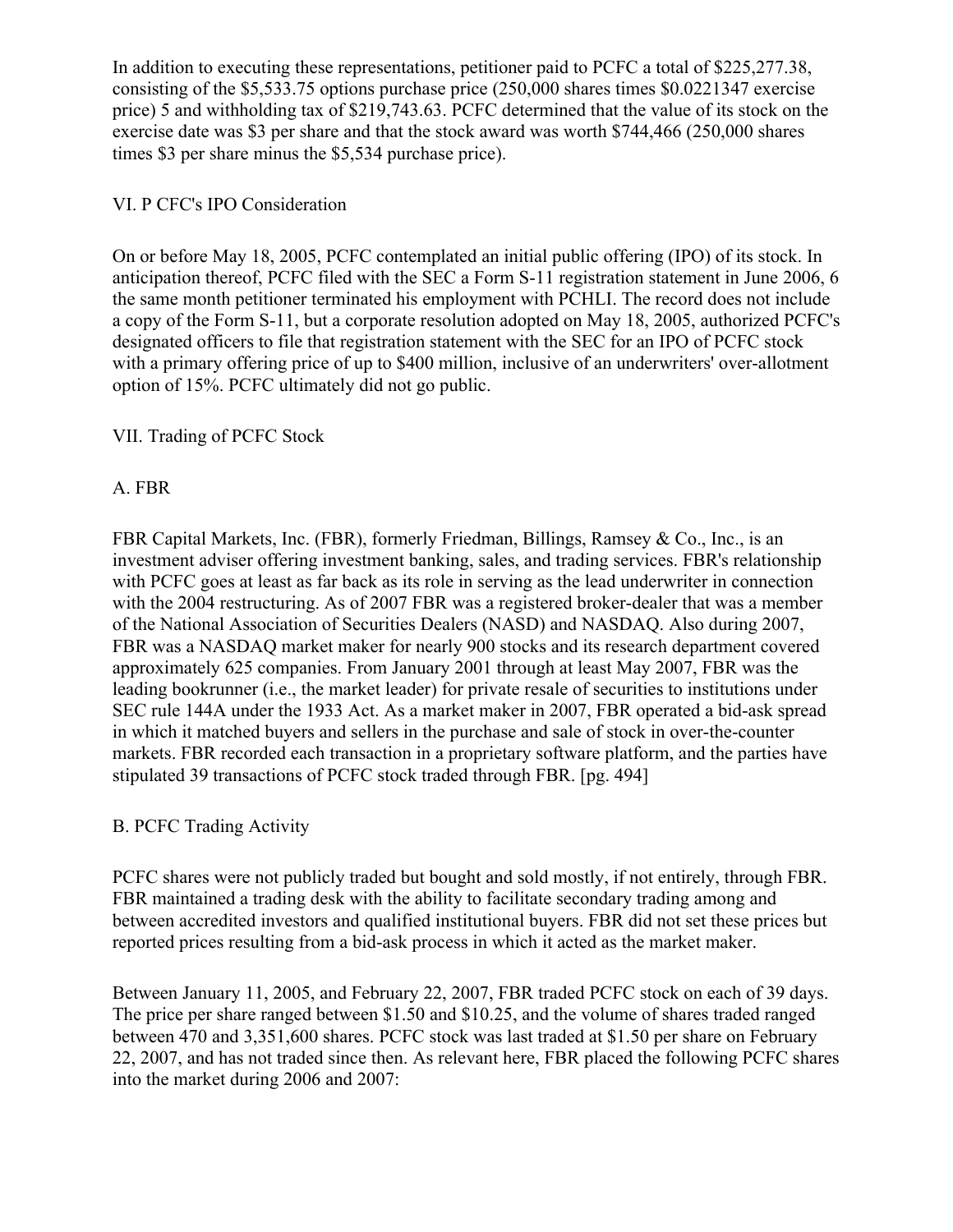| <b>Trade Date</b> | Price | Volume    |
|-------------------|-------|-----------|
| June 30, 2006     | 3.00  | 3,351,600 |
| July 13, 2006     | 3.00  | 1,200     |
| Aug. 10, 2006     | 3.00  | 3,600     |
| Sept. 21, 2006    | 3.00  | 6,900     |
| Oct. 16, 2006     | 3.00  | 254,800   |
| Dec. 18, 2006     | 2.00  | 212,000   |
| Jan. 31, 2007     | 1.50  | 100,600   |
| Feb. 22, 2007     | 1.50  | 144,400   |
|                   |       |           |

#### C. Petitioner's Attempts to Sell the PCFC Stock

From late October through December 2006, petitioner repeatedly tried to sell his PCFC stock through FBR without success. Indeed, he owned the PCFC stock at the time of trial. Petitioner was not alone in his inability to sell the PCFC stock; a fellow manager also experienced difficulty selling approximately 117,000 shares around the same time.

#### VIII. PCFC's Financial Deterioration

PCFC's financial condition deteriorated significantly between 2004 and 2006. The company was depleting cash. Its cash and cash equivalents decreased from \$365.06 million to \$16.679 million between yearend 2004 and yearend 2006. The company's future growth prospects were limited. Its yearend 2004 retained earnings of more than \$60.7 million had transformed into an accumulated deficit of more than \$232.6 million by yearend 2006. At yearend 2006, its assets of approximately \$4.588 billion marginally exceeded its liabilities of approximately \$4.479 billion. The liabilities likewise showed minimal potential for turnaround. For example, between yearend 2004 and yearend 2006 its liabilities for mortgage-backed securities ballooned from less than \$1.2 billion to more than \$3.3 billion. Finally, PCFC's consolidated financial statements for yearend 2005 indicated a per share book value of approximately \$5.62 (\$334.108 million total equity divided by 59,490,491 shares outstanding), but its consolidated financial statements for yearend 2006 indicated a per share book value of approximately \$1.81 (\$109.355 million total equity divided by 60,294,560 shares outstanding). In the end, PCFC's financial troubles were too great to overcome, and it declared bankruptcy in March 2007.

#### IX. Issuance of Form W-2

PCHLI issued to petitioner for 2006 a Form W-2, Wage and Tax Statement, reporting wages, tips, and other compensation of \$830,630 and Federal income tax withheld of \$199,994. Reported in box 12 of the Form W-2 was code V, indicating that petitioner received income from the exercise of nonstatutory stock options of \$744,466.25 (\$750,000 stock award less \$5,533.75 options price). According to the 2006 Instructions for Form W-2, amounts in box 12 accompanied by code V report the spread from the employee's exercise of the nonstatutory stock options (i.e., the difference between the fair market value of [pg. 495] the stock and the exercise price of the options).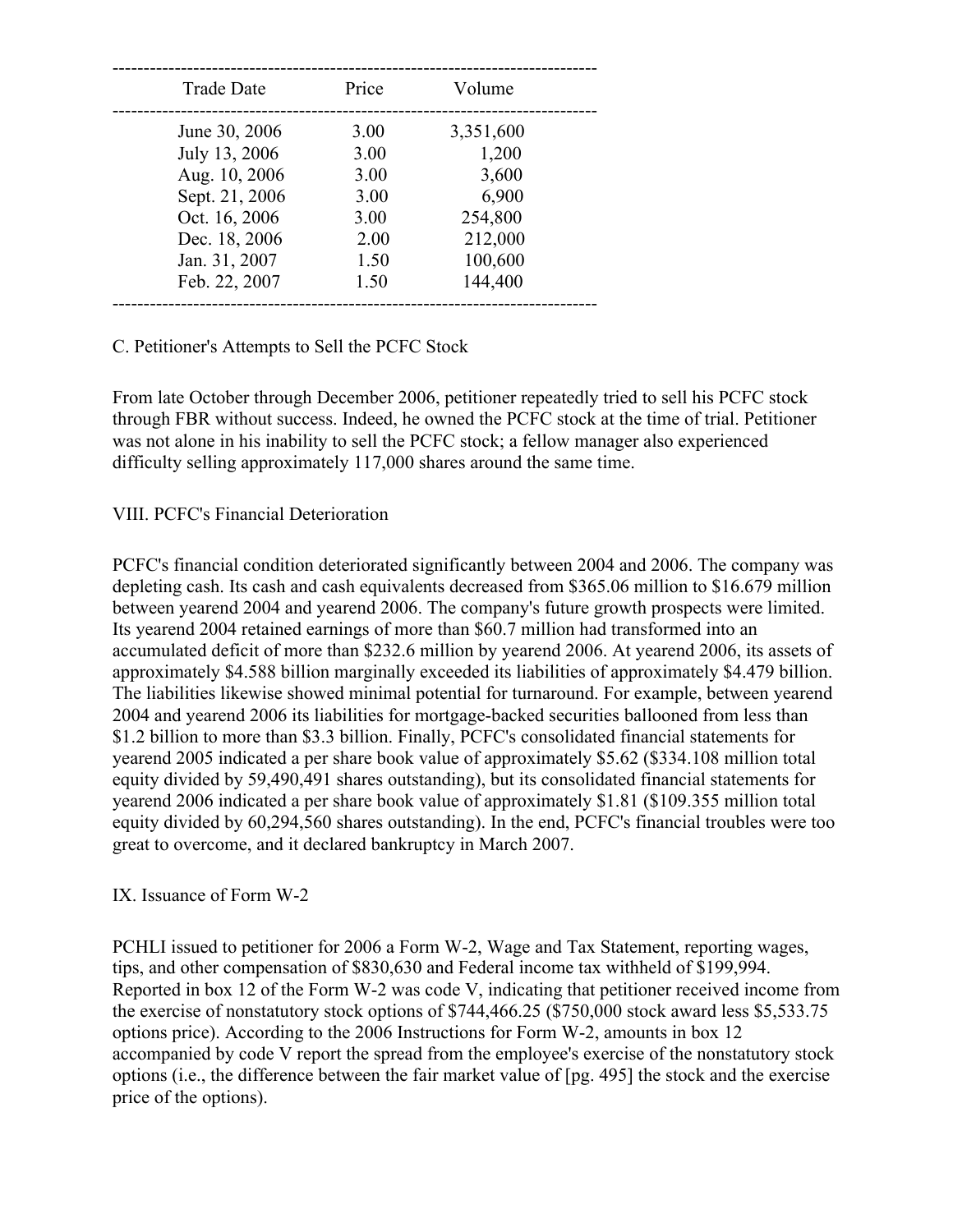### X. Federal Income Tax Returns

Petitioners filed a 2006 joint Federal income tax return (original return) on which they reported income from the exercise of the options as taxable income. They later filed an amended 2006 joint Federal income tax return claiming a theft loss of \$744,466.25 with respect to the PCFC stock. After subtracting the \$100 limitation imposed by section 165(h)(1) and applying the adjusted gross income limitation under section 165(h)(2) petitioners calculated their theft loss for Federal income tax purposes as \$643,263.36, 7 and they claimed that amount as an increased itemized deduction for 2006. After also claiming increased exemptions of \$4,400, petitioners requested reversal and repayment of \$247,415.60 of Federal income taxes. Their refund request was denied.

#### XI. Notice of Deficiency and Petition

Respondent issued to petitioners a notice of deficiency with respect to their 2005 through 2007 Federal income taxes. As relevant here, respondent allowed petitioners a \$750,000 short-term capital loss for 2007 under section  $165(g)$  but limited the allowable loss for that year to \$3,000 under section 1211(b) and allowed petitioners a \$747,000 capital loss carryover under section 1212(b). 8 In response to the notice of deficiency, petitioners petitioned the Court.

### **OPINION**

### I. Overview

At issue is whether petitioner's exercise of PCFC nonstatutory stock options resulted in gross income, and if so, the fair market value of the stock on the exercise date. Respondent asserts that the fair market value of PCFC stock on the exercise date was \$3 per share and that petitioners must include as gross income the fair market value of the stock acquired, \$750,000, less the options purchase price, \$5,533.75, or \$744,466.25 under section 83(a). 9 Petitioners mainly contend that the PCFC stock was worthless on the exercise date and that petitioner was unable to participate in the market to sell the stock. Petitioners also assert that respondent bears the burden of producing reasonable and probative information to support the deficiency because, as petitioners see it, they have raised a reasonable dispute with respect to income reported on Form W-2.

### II. Burdens of Production and Proof

The Commissioner's determinations in a notice of deficiency are generally presumed correct, and taxpayers bear the burden of proving those determinations wrong. Rule 142(a); Welch v. Helvering, 290 U.S. 111, 115 [12 AFTR 1456] (1933). Section 6201(d) may modify the presumption of correctness where an information return, such as a Form W-2, serves as the basis for the deficiency determination. Under that section, where taxpayers assert a reasonable dispute with respect to income reported on an information return and fully cooperate with the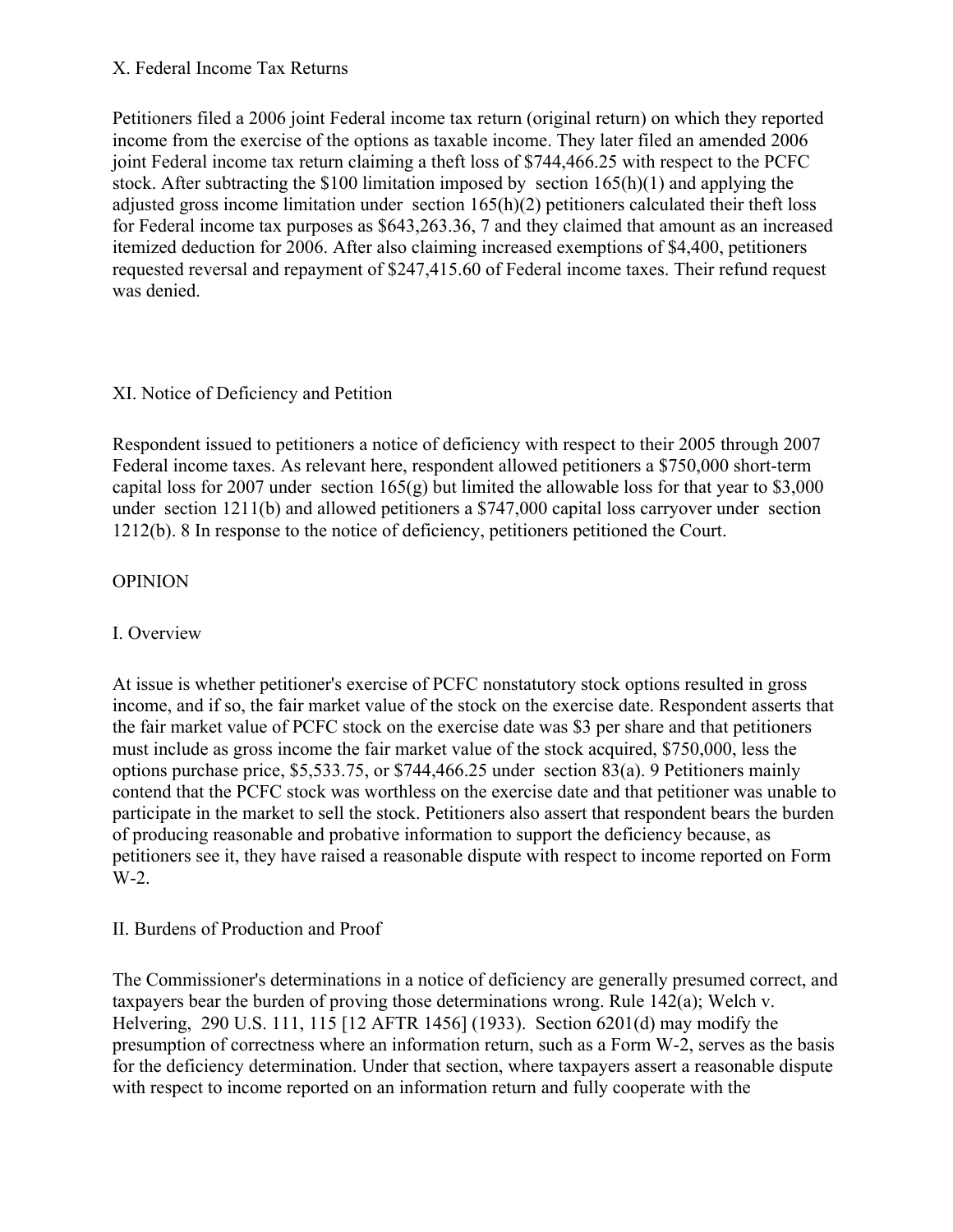Commissioner, the burden of production is upon the Commissioner to adduce reasonable and probative information in addition to the information return. See sec. 6201(d).

We conclude that respondent has met his burden of producing reasonable and probative information with respect to the deficiency. Attached to the 2006 return was a copy of the Form W-2 that PCHLI issued to petitioner. In addition to other documents, the parties stipulated historical sales data of PCFC stock, agreements relating to the exercise of the options, and the original return reporting the value of PCFC stock as \$3 per share. When taken as a whole, these documents are reasonable, probative, and supporting of the determination that the fair market value of PCFC stock was \$3 per share. Since respondent has met his burden of production, the burden of persuasion lies with petitioners to show that [pg. 496] respondent's determinations are erroneous. 10

#### III. Income From Exercise of Options

#### A. Applicability of Section 83

 Section 83(a) generally provides that where property is transferred to a taxpayer in connection with the performance of services, the fair market value of the property at the first time the rights of the person having the beneficial interest in the property are transferable or not subject to a substantial risk of forfeiture, less the amount paid for the property, is includable in the taxpayer's gross income. See Tanner v. Commissioner, 117 T.C. 237, 241 (2001), aff'd, 65 Fed. Appx. 508 [91 AFTR 2d 2003-1842] (5th Cir. 2003). Where a taxpayer receives a nonqualified stock option without a readily ascertainable fair market value, mere receipt of the option is generally a nontaxable event. See sec. 83(e)(3). Instead, the taxpayer is taxed upon his or her exercise of the option and receipt of the shares where two conditions are met First, where the : shares are transferred to the taxpayer such that he or she acquires beneficial ownership interest therein. See sec. 1.83-3(a)(1), Income Tax Regs. Second, where the shares are substantially vested in the taxpayer such that they are transferable or not subject to a substantial risk of forfeiture. See sec. 1.83-3(b), Income Tax Regs. Where both conditions are met the taxpayer must recognize gross income in the amount by which the fair market value of the shares exceeds the exercise price paid to acquire them. See sec. 83(a). Each element for income inclusion is met here.

Petitioner acquired beneficial ownership of the shares of PCFC stock when he exercised the options in 2006 and the shares were transferred to him. He paid for the shares and obtained legal title to them; he was entitled to receive dividends; and he bore the risk of loss. See Racine v. Commissioner, T.C. Memo. 2006-162 [TC Memo 2006-162] 92 T.C.M. (CCH) 100, 102 (2006), aff'd, 493 F.3d 777 [100 AFTR 2d 2007-5087] (7th Cir. 2007); see also sec. 1.83-3(a), Income Tax Regs. The record does not establish that petitioner's right to full enjoyment of the shares was limited but for their status as restricted securities. Such a restriction affects neither the timing of income inclusion nor the amount of income to be included under section 83. See Hilen v. Commissioner T.C. Memo. , 2005-226, 90 T.C.M. (CCH) 333, 335 [TC Memo 2005-226] (2005) (rejecting taxpayer's argument that shares of stock acquired through the exercise of nonstatutory options were nontransferable and subject to a substantial risk of forfeiture because of a restrictive legend on the stock certificates).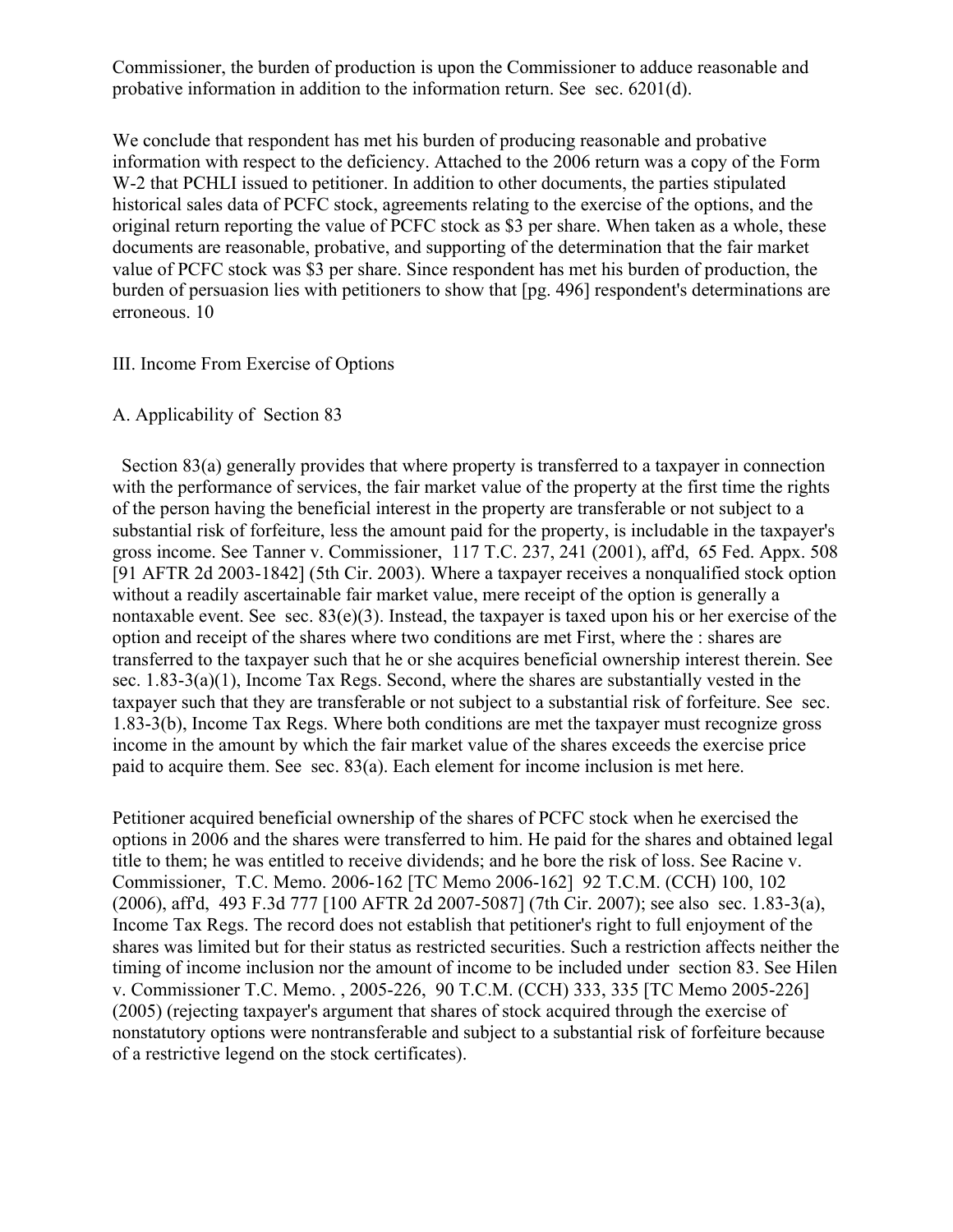The shares of PCFC stock were substantially vested in petitioner because they were not subject to a substantial risk of forfeiture. The rights of a taxpayer in property are subject to a substantial risk of forfeiture where the individual's rights to full enjoyment are conditioned on the future performance of substantial services by any person. Sec.  $83(c)(1)$ . The record does not suggest, and petitioners do not assert, that petitioner's right to full enjoyment of his shares was conditioned on the future performance of services. We conclude that the PCFC shares substantially vested in petitioner when he exercised the options. Under section 83(a), petitioners must include in gross income the difference between the fair market value of the 250,000 shares of PCFC stock on the exercise date and the amount petitioner paid for the stock on that date. The parties agree that petitioner paid \$5,533.75 to acquire the PCFC stock, but they disagree over the fair market value of PCFC stock on the exercise date.

#### B. Fair Market Value of PCFC Stock

#### 1. Parties' Arguments

Respondent, though he does not explicitly state so, advocates a market comparison approach by contending that the fair market value of PCFC stock can be determined from comparable sales surrounding the exercise date. Petitioners focus mainly on petitioner's subjective belief of the price of PCFC stock on the exercise date, but they do not buttress their position with [pg. 497] expert opinion on the value of PCFC stock. We will sustain respondent's determination that the fair market value of PCFC stock on the exercise date was \$3 per share.

#### 2. Guiding Principles

Fair market value is defined for Federal tax purposes as the price at which property would change hands between a willing buyer and a willing seller, neither being under a compulsion to buy or to sell and both having reasonable knowledge of all the relevant facts. United States v. Cartwright, 411 U.S. 546, 551 [31 AFTR 2d 73-1461] (1973) (citing sec. 20.2031-1(b), Estate Tax Regs.); Bank One Corp. v. Commissioner, 120 T.C. 174, 304-306 (2003), aff'd in part, vacated in part and remanded sub nom. J.P. Morgan Chase & Co. v. Commissioner, 458 F.3d 564 [98 AFTR 2d 2006-5956] (7th Cir. 2006). The fair market value of property is a question of fact to be gleaned from the entire record in the light of well-settled valuation principles. See Tripp v. Commissioner, 337 F.2d 432, 434 [14 AFTR 2d 5810] (7th Cir. 1964), aff'g T.C. Memo. 1963-244 [¶63,244 PH Memo TC]. Property is considered to have no fair market value only in rare and extraordinary circumstances. Schulman v. Commissioner, 93 T.C. 623, 638 (1989); sec. 1.1001-1(a), Income Tax Regs.

When valuing nonpublicly traded stock for Federal tax purposes, arm's-length sales of reasonable amounts of like stock proximate to the valuation date may be probative of fair market value so long as the buyer and seller are each informed and neither is acting under a compulsion to buy or sell.See Estate of Noble v. Commissioner, T.C. Memo. 2005-2 [TC Memo 2005-2], 89 T.C.M. (CCH) 649, 652 (2005); see also In re Prince, 85 F.3d 314, 320 (7th Cir. 1996) (the price that an arm's-length buyer would be willing to pay-and that sellers are willing to accept-for stock on the open market is generally the best means of gauging the stock's present value); Estate of Fitts v. Commissioner, 237 F.2d 729, 731 [50 AFTR 535] (8th Cir. 1956), aff'g T.C. Memo. 1955-269 [¶55,269 PH Memo TC]. The best indicium of nonpublicly traded stock's fair market value is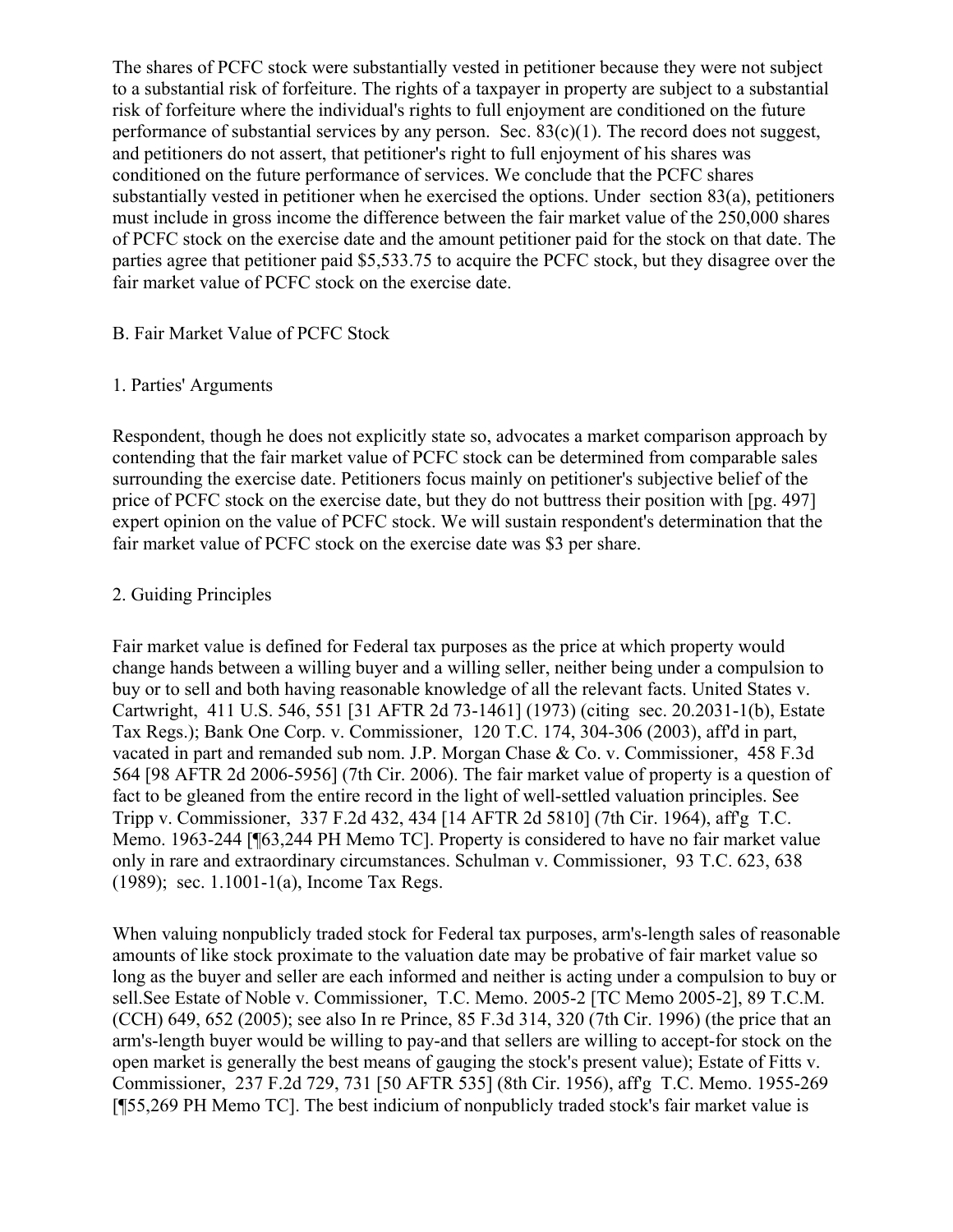often the price at which the stock is sold on a stock exchange, over-the-counter market, or otherwise. Dellacroce v. Commissioner, 83 T.C. 269, 288 (1984); cf. sec. 20.2031-2(b)(1), Estate Tax Regs. (fair market value of stock sold within a reasonable period before and after the valuation date is the weighted average of the means between the highest and lowest selling price on the nearest date before and after the valuation date).

#### 3. Fair Market Value of PCFC Stock

We begin our discussion of the fair market value of PCFC stock by noting an evidentiary void caused by each party's failure to call an expert witness on the matter. Expert witness testimony, while certainly not determinative of value, may prove helpful in assisting the Court to understand areas requiring specialized knowledge, experience, training, or judgment. See Fed. R. Evid. 702. Petitioners bear the burden of proving the fair market value of PCFC stock,see Morris v. Commissioner, 70 T.C. 959, 988 (1978), and that burden is steepened in the absence of reliable and reasonable expert opinion on the point in question.

PCFC stock was traded in an over-the-counter market in which FBR, as the market maker, reported prices resulting from a bid-ask process. We regard FBR's report as reliable in the light of their status as a member of the NASD and NASDAQ. Within the three-month period surrounding the exercise date (i.e., between June 30 and December 18, 2006), PCFC stock was traded in six transactions. 11 Five of those trades settled at \$3 per share and one closed at \$2 per share. Among the trades FBR facilitated less than one month after the exercise date on October 16, 2006, was the settlement of 254,800 shares of PCFC stock at \$3 per share. We look to the October 16 trade as eminently probative of the fair market value of petitioner's PCFC stock given the closeness in volume (254,800 shares traded as compared with 250,000 shares owned). On the date immediately preceding the exercise date (September 21, 2006), FBR also traded 6,900 [pg. 498] shares of PCFC stock for \$3 per share. Given that the trading price of PCFC stock remained constant as to date (\$3 per share on each of September 21 and 22, 2006), and as to volume (\$3 per share on trades of 6,900 and 254,800), we accept respondent's conclusion that the fair market value of PCFC stock on the exercise date was \$3 per share. 12

Whereas isolated stock sales may not be a reliable measure of fair market value in the face of contrary evidence,see Duncan Indus., Inc. v. Commissioner , 73 T.C. 266, 278 (1979), petitioners have not introduced evidence casting doubt on the sales which FBR facilitated other than petitioner's self-serving trial testimony. We scrutinize carefully unsubstantiated testimony of interested parties. See Tokarski v. Commissioner, 87 T.C. 74, 77 (1986). In this case, we decline to credit petitioner's testimony absent corroborating evidence. Petitioners have offered no expert opinion evidence on the matter. They did not introduce a copy of the Form S-11 registration statement filed with the SEC in June 2006 establishing the primary offering price, though petitioner testified that his decision to exercise the options was based in part on the fact that the form was filed. Nor, have petitioners shown that the committee determined the price of PCFC stock to be other than that reported by FBR or as reported in the Form W-2.

Contrary to petitioner's assertions, we read little (if anything) of his failed attempts at selling the PCFC stock. Petitioners claim on brief that petitioner was unable to participate in the "limited" market for PCFC stock because the market, insofar as it was restricted to "qualified" buyers and sellers, was not open to him. We find a peculiar inconsistency in petitioners' statements on brief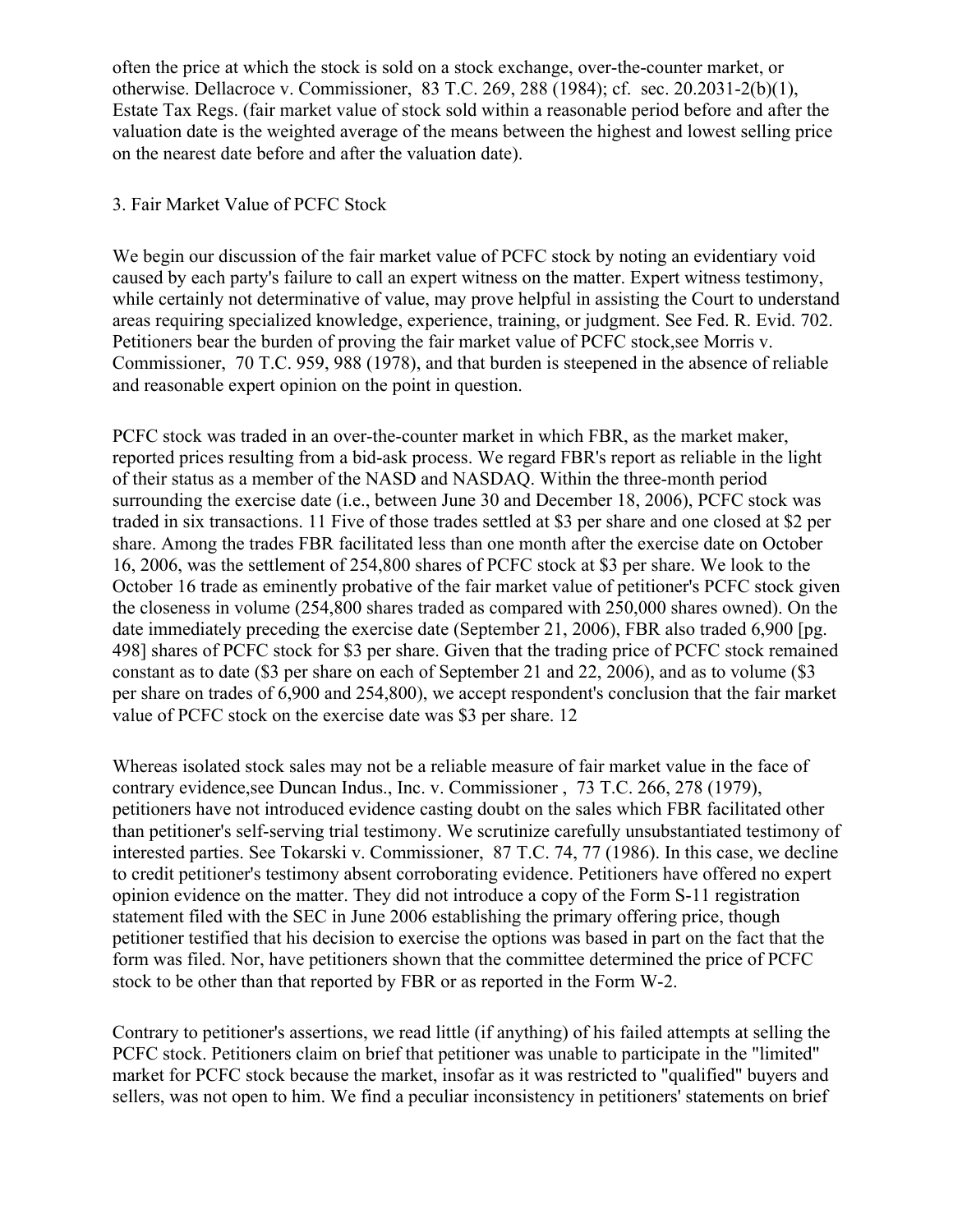and representations that petitioner made to PCFC concerning SEC rule 144 under the 1933 Act. Petitioners claim on brief that petitioner "quickly" came to understand the limited market for PCFC stock, yet he represented to PCFC approximately six months earlier that he understood that public resale of the PCFC stock was not allowed until expiration of a holding period of at least one year. His claimed inability to sell 250,000 shares of PCFC stock is further called into doubt given that 254,800 shares of PCFC stock were sold on October 16, 2006; precisely the time when he tried to sell his shares. We think the better view is that the limited market of which petitioner speaks arises under the securities law and the status as PCFC stock as restricted securities, not simply because of a lack of prospective buyers.

Equally unpersuasive is petitioners' contention that allegedly fraudulent behavior on the part of Mr. Kornswiet compels a different result. Petitioner is college educated, he has at least 30 years of experience in the mortgage industry, and he has been a mortgage underwriter during part of his career. We observe that mortgage underwriters routinely assess the financial soundness of lendees for purposes of evaluating risk. Moreover, petitioner represented that he acquired the information necessary to make an "informed and knowledgeable decision" with respect to his acquisition of PCFC stock. He also testified that he recognized that the nonprime mortgage industry was "going through a little bit of turmoil" in late 2006 but that he believed that flux to be "cyclical". We conclude on the basis of the foregoing that petitioner recognized the risk associated with buying PCFC stock, but he either ignored or miscalculated that risk. Petitioners, by virtue of respondent's concession, are entitled to a worthless stock deduction for petitioner's misjudgment. Petitioners may not, however, invalidate the exercise of the options simply because hindsight reveals that the investment was unprofitable.

#### 4. Subsequent Events[pg. 499]

Petitioners contend that the PCFC stock was worthless on the exercise date as evidenced by PCFC's bankruptcy six months later. Implicit in their argument is that subsequent events fix the fair market value of PCFC stock at less than \$3 per share. The Court of Appeals for the Seventh Circuit, the court to which an appeal of this case most likely lies, has held that subsequent events should not be used to determine fair market value, except to the extent that they were reasonably foreseeable on the valuation date. First Nat'l Bank of Kenosha v. United States, 763 F.2d 891, 894 [56 AFTR 2d 85-6492] (7th Cir. 1985). We decline to conclude on the limited record before us that PCFC's bankruptcy and the worthlessness of its stock were reasonably foreseeable events on the exercise date.

To be sure, PCFC's financial statements showed a company in dire financial straits but not one incapable of reversal. Petitioner's trial testimony was consistent on this point in that he stated his understanding in late 2006 that the nonprime mortgage industry was experiencing a downward trend of a normal business cycle. Petitioner misplaces reliance on the bankruptcy court's determination that PCFC was insolvent as early as December 2004. The bankruptcy court found that PCFC was insolvent at that time "under analyses prescribed by the Bankruptcy Code and California Civil Code when analyzing fraudulent transfers". The mere fact that a corporation may be insolvent does not necessarily render its stock worthless,see id.; Morton v. Commissioner, 38 B.T.A. 1270, 1278-1279 (1938), aff'd, 112 F.2d 320 [25 AFTR 76] (7th Cir. 1940), because that stock may have liquidating value or potential value, see Austin Co. v. Commissioner, 71 T.C. 955, 970 (1979). Petitioners have failed to establish that PCFC's insolvency was not reflected in the loss of more than 70% of its stock value between January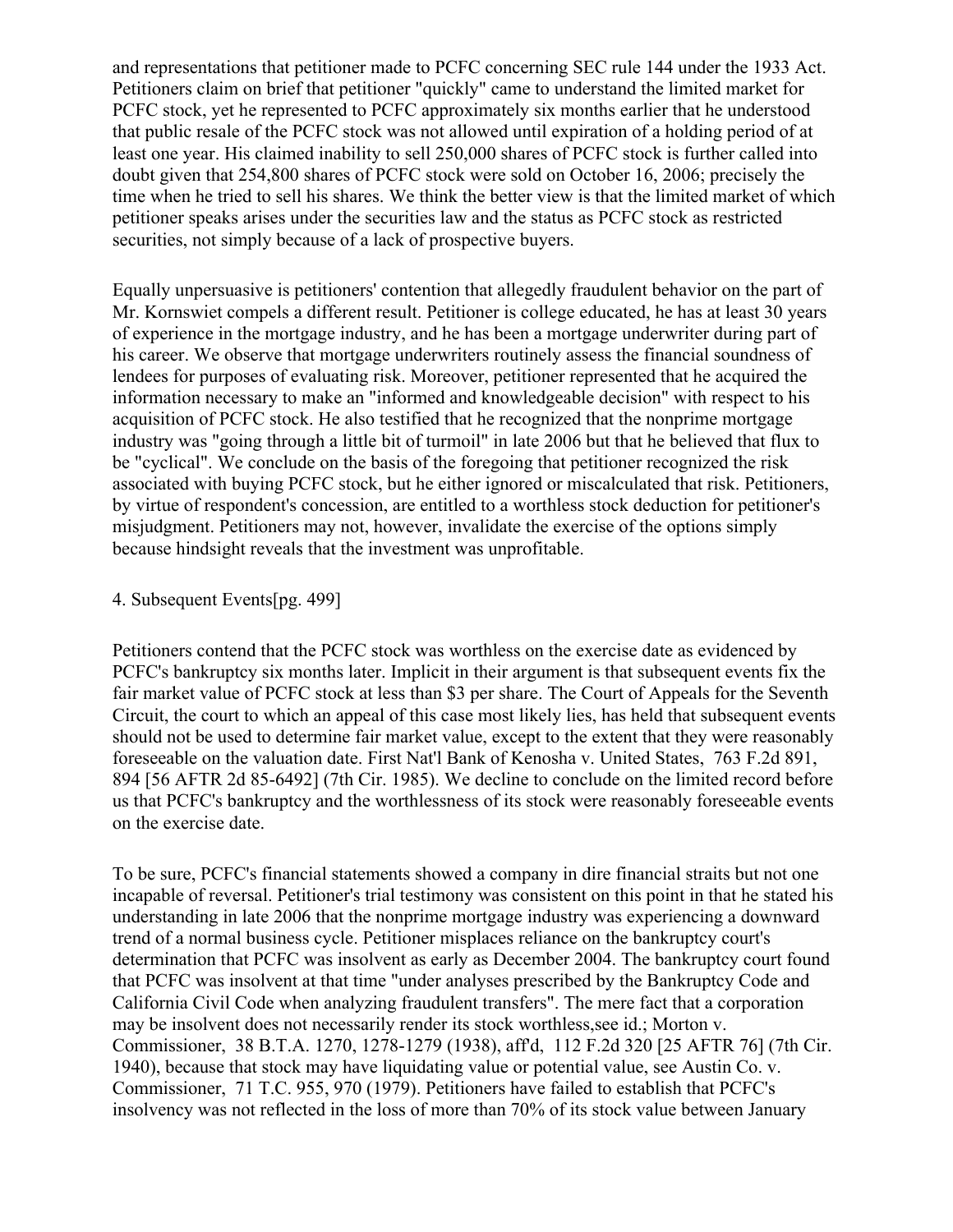2005 and the exercise date. Nor did they prove that the worthlessness of PCFC stock was reasonably foreseeable on the valuation date. The failure of proof is borne by petitioners.

# 5. Conclusion

Bearing in mind that the price of stock in a liquid market is presumptively the one to use in judicial proceedings, see Metlyn Realty Corp. v. Esmark, Inc., 763 F.2d 826, 835 (7th Cir. 1985), and presented with no reliable evidence from petitioners to the contrary, we sustain respondent's determination that the fair market value of PCFC stock on the exercise date was \$3 per share. 13 Given that holding, it follows that petitioners must include in gross income the difference between the fair market value of the stock on the exercise date (\$750,000) less the amount that petitioner paid to acquire the stock (\$5,533.75) or \$744,466.25. See sec. 83(a). Because petitioners reported this amount as gross income on the original return and paid the accompanying tax through withholding, they are not entitled to a refund of the tax paid. Respondent has conceded, and we will uphold, that petitioners are entitled to a worthless stock deduction for 2007 under section 165(g) and a \$747,000 capital loss carryover under section 1212(b).

In reaching our decision, we have considered all arguments made, and to the extent that we have not specifically addressed them, we conclude that they are without merit or are irrelevant.

To reflect the foregoing and the parties' concessions,

Decision will be entered under Rule 155.

1 Unless otherwise indicated, section references are to the applicable version of the Internal Revenue Code (Code), and Rule references are to the Tax Court Rules of Practice and Procedure. Some dollar amounts are rounded.

2 The parties agree that petitioners: (1) Received interest income of \$588 in 2005; (2) are entitled to mortgage interest deductions of \$44,765, \$95,023, and \$51,982 in 2005 through 2007, respectively; (3) are entitled to deductions for real estate taxes paid of \$13,474 and \$16,383 in 2005 and 2006, respectively; and (4) are entitled to charitable contribution deductions of \$1,149 and \$4,091 in 2005 and 2006, respectively. Petitioners concede that they are liable for accuracyrelated penalties under sec. 6662(a) on portions of the deficiencies relating to the disallowed charitable contribution deductions for 2005 and 2006, and respondent concedes that petitioners are not liable for accuracy-related penalties under sec. 6662(a) on the remaining portions of the deficiencies.

3 As part of the restructuring, PCFC conducted a common stock offering in which it sold 35,318,410 shares of common stock at \$10 per share. After an initial purchaser's discount, fees and expenses, the offering yielded to PCFC net proceeds of \$325.2 million. Under the restructuring, PCHLI's outstanding shares of convertible preferred stock were redeemed for \$3.5 million and each share of PCHLI common stock was exchanged for 271.067 shares of PCFC common stock plus a pro rata share of a dividend totaling \$15.2 million.